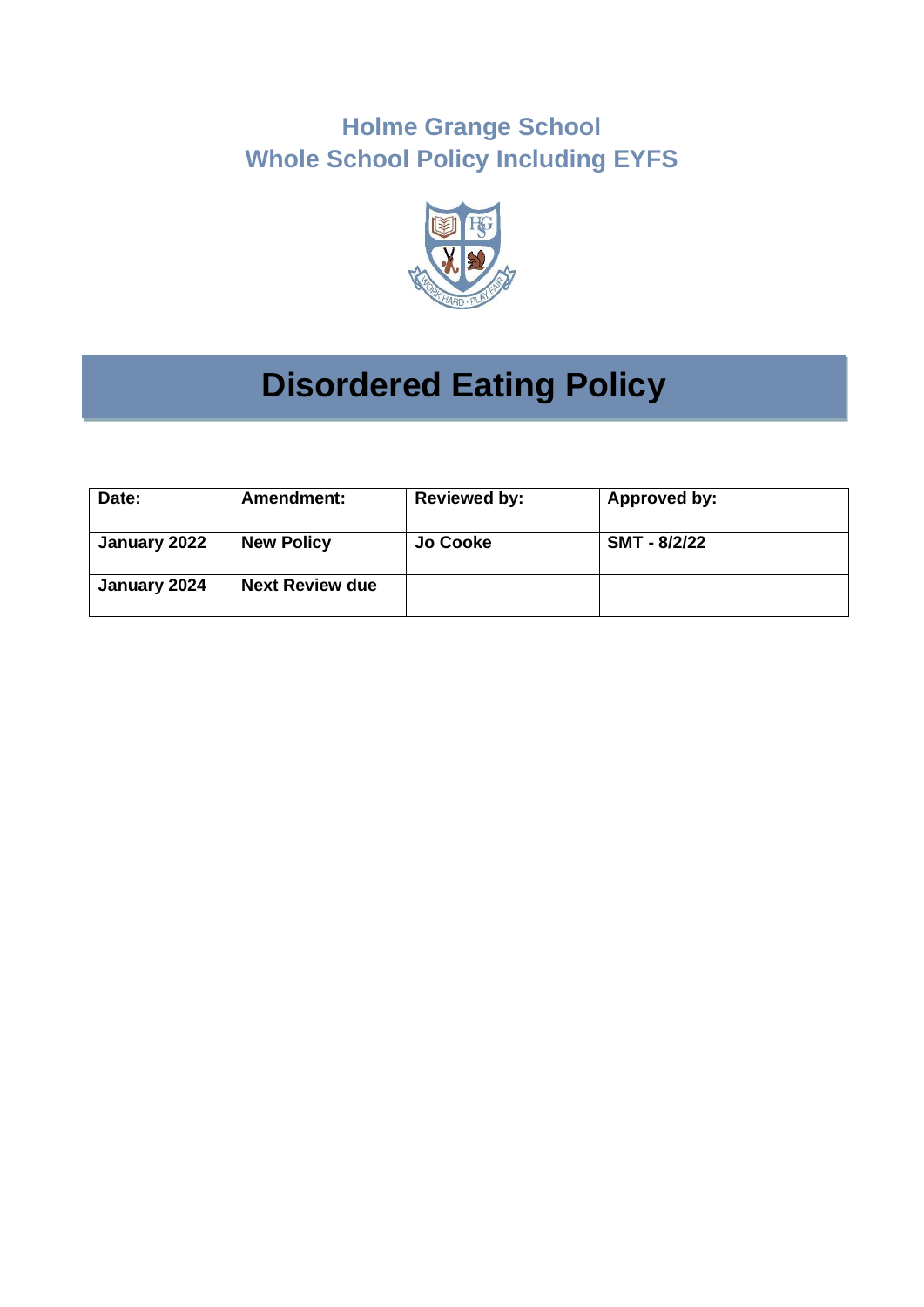A great many young people suffer from disordered eating and from body dissatisfaction. We want our school's culture to nurture a balanced, healthy attitude to food, exercise and body shape.

Regarding eating disorders, we recognise that they are serious illnesses, that there is a strong likelihood that some of our pupils will be affected at any time, and that the school has a crucial role to play in detection and treatment, in partnership with parents and clinicians.

To the best of our abilities we want to:

- support pupils who are undergoing treatment, in partnership with the family and treatment providers, aiming at rapid and full recovery
- flag up concerns around a pupil so that he or she can get diagnosis and treatment as soon as possible
- play our part in reducing the risk of pupils developing an eating disorder or of suffering from disordered eating
- take care with the messages we give around eating, exercise and body-shape

This policy must be read in conjunction with the school's Safeguarding and Child Protection Policy, and The Positive Mental Health Policy.

### **Links:**

[\\* What is disordered eating and how common is it? \\*](https://anorexiafamily.com/school-eating-disorder-body-confidence/?v=79cba1185463#disordered_eating)

[\\* What is body dissatisfaction and how common is it? \\*](https://anorexiafamily.com/school-eating-disorder-body-confidence/?v=79cba1185463#body_dissatisfaction)

[\\* What is an eating disorder? \\*](https://anorexiafamily.com/school-eating-disorder-body-confidence/?v=79cba1185463#whats_an_eatingdisorder)

[\\* The main eating disorders: binge eating, bulimia, anorexia, ARFID and OSFED \\*](https://anorexiafamily.com/classification-eating-disorders?v=79cba1185463)

\* [Not an eating disorder but totally relevant: orthorexia, bigorexia and others \\*](https://anorexiafamily.com/orthorexia-bigorexia-diabulimia?v=79cba1185463)

#### **A central point of contact in the school**

The school has one or more designated staff members who shape policy, disseminate information and coordinate action on eating disorders, disordered eating, body confidence and obesity. These staff are Head of Pastoral Care and Health and Wellbeing Nurse.

They set up or attend meetings with parents and clinicians and keep records.

They liaise with other members of staff and monitor that agreed actions are carried out.

All other teaching staff have basic awareness – enough to recognise the more obvious signs and to then consult the designated members of staff.

#### **Links:**

*\*:* [Role of a designated staff member \\*](https://anorexiafamily.com/team-school-parent-clinician-eating-disorder/?v=79cba1185463#designated)

\* [What all staff need to know about eating disorders \\*](https://anorexiafamily.com/pupils-school-staff-awareness-eating-disorder/?v=79cba1185463#staff_info)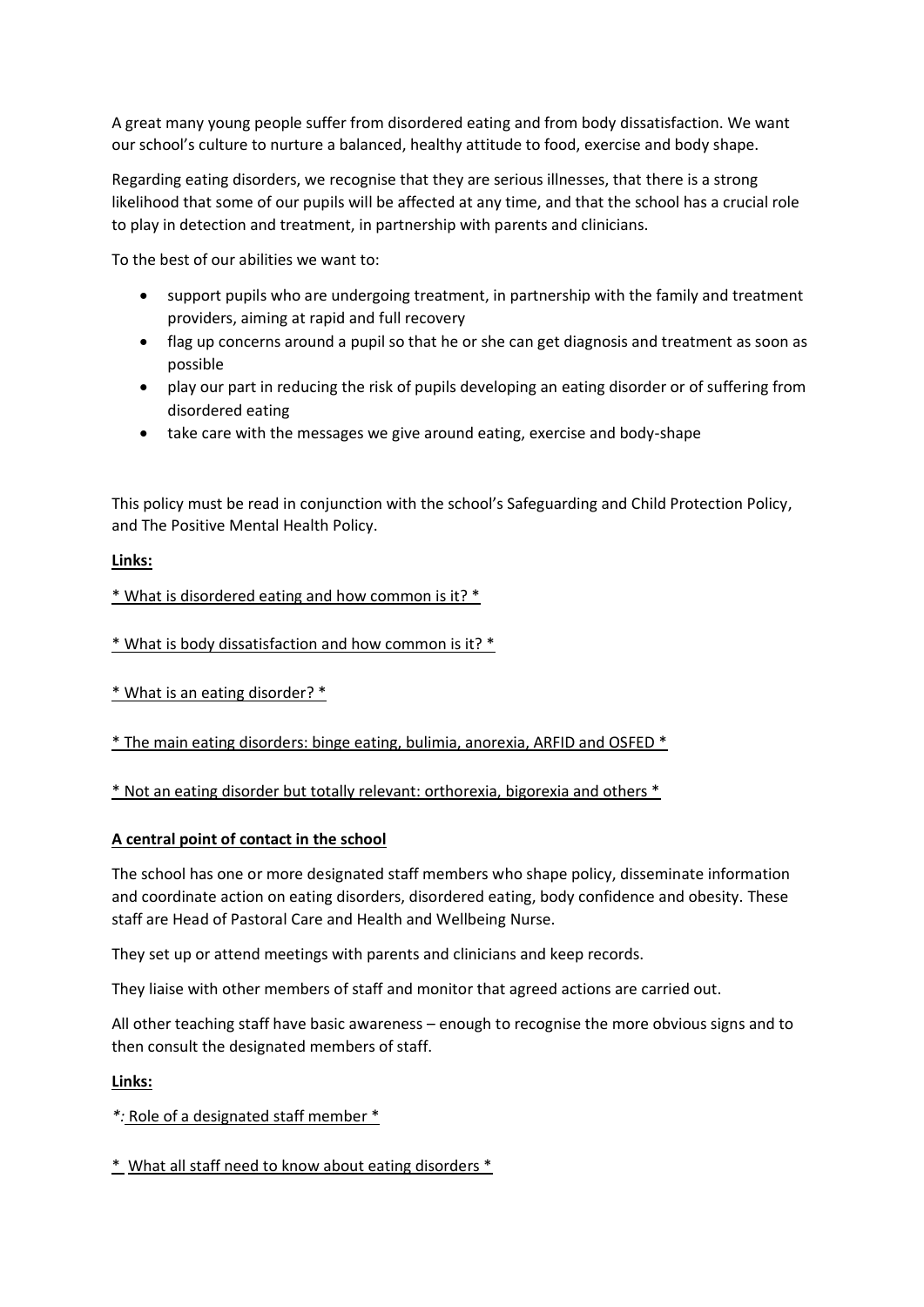# **Teamwork around pupils with an eating disorder**

Eating disorders are serious medical conditions that require expert treatment. We will take our lead from

- the parents
- the health service
- CAMHS
- Counsellors and psychologists

We value teamwork with parents. We appreciate they are experts on their child and are the main asset in a young person's eating disorder treatment. We are conscious that they may be under tremendous stress and need empathy.

#### **Links:**

#### [\\* Teamwork with parents and clinicians \\*](https://anorexiafamily.com/team-school-parent-clinician-eating-disorder/?v=79cba1185463#teamwork)

[\\* Understand the parents \\*](https://anorexiafamily.com/team-school-parent-clinician-eating-disorder/?v=79cba1185463#understand_parents)

[\\* Confidentiality: who in the school needs to know? \\*](https://anorexiafamily.com/team-school-parent-clinician-eating-disorder/?v=79cba1185463#confidentiality)

#### **A non-judgemental stance**

We intend to have a respectful, non-judgemental stance towards pupils, whether they have difficulties with body confidence or eating. The same applies to their siblings and parents.

We recognise an eating disorder is an illness, not a choice, and that it is not caused by parents. The illness affects all sexes, irrespective of social class and of family environment.

#### **Links:**

[\\* The surprising truth about what causes eating disorders \\*](https://anorexiafamily.com/school-eating-disorder-body-confidence/?v=79cba1185463#cause)

[\\* Why your pupils can't reach their full potenti](https://anorexiafamily.com/school-eating-disorder-body-confidence/?v=79cba1185463#potential)al when they have an eating disorder \*

#### **Warning signs**

We will treat all signs of an eating disorder seriously.

We will give all staff basic information to help them detect disordered eating or an eating disorder and know how to proceed.

Staff complete training in a wide range of safeguarding issues including Disordered Eating through their EduCare programme, which is on a three-year cycle. Staff have annual safeguarding training and weekly pastoral meetings where many pastoral issues are shared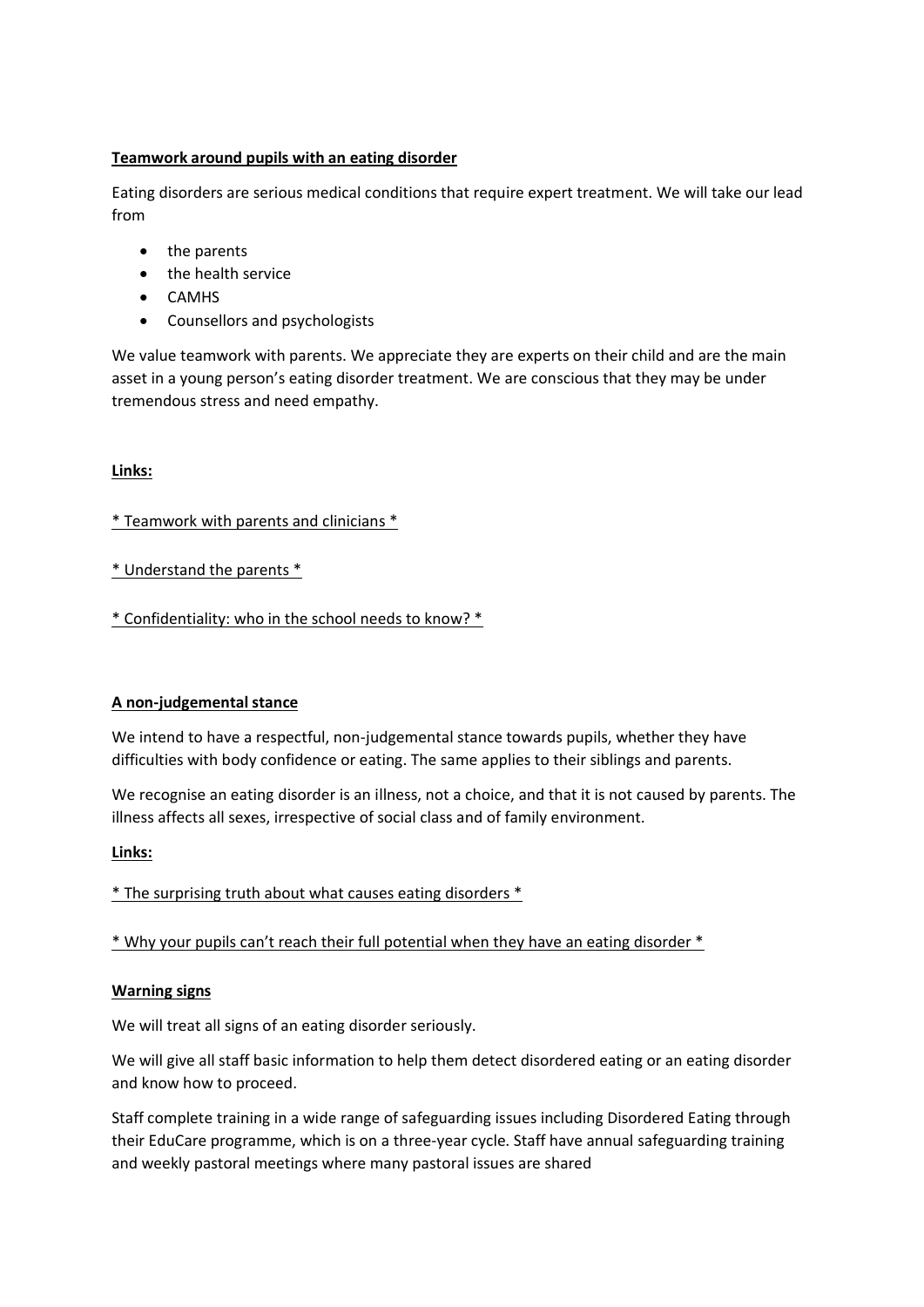A healthy BMI would be in the range 19-25. A healthy 'weight for height' as expected for age is 95%- 105%.

BMI can offer a rough idea of whether or not a person is at a moderate weight. However, it should not be the only measure for an individual to assess whether their weight is ideal.

**High risk presentation with BMI below 17 or 80% expected weight for height** Pupil should to be cared for at home, not in school Professional support needs to be sought urgently from CAMHS or specialist psychiatry or home GP involvement **High risk factors: abnormal ECG, electrolyte abnormalities, serious risk of self-harm consider referral to local A & E for emergency medical care** Communications with: Headteacher, parents, safeguarding lead, counsellor **To return to school a pupil should have a BMI of 17.5**

### **Eating disorder versus disordered eating**

Your pupils will display behaviours along a continuum, with balanced eating at one end, some signs of disordered eating along the way, and at the far end of the continuum, the signs are serious and frequent enough to indicate a diagnosable eating disorder. There will also be a continuum on body dissatisfaction.

You don't need the expertise to tell where any particular pupils is on any spectrum. Your role is to spot signs that may indicate either disordered eating or an eating disorder, and to raise this with the parents.

The further along the continuum, the sooner you should act, and the more insistent you should be on the pupil getting referred to a specialist health professional.

#### **Pupils who require the most urgent and specialised attention**

Diagnosable eating disorders (like binge-eating disorder, bulimia, anorexia, OSFED and ARFID) normally require urgent specialised care.

Even without a diagnosable eating disorder, some of your pupils may need urgent attention due to malnutrition.

For instance there is a growing number of boys (it's more often boys than girls) whose health is at risk from an obsession with muscle-building.

Likewise, many of your pupils may be restricting entire food groups in a drive to eat 'healthy' or 'clean'. You will need to raise the alarm urgently with any who seem to have cut out major food groups.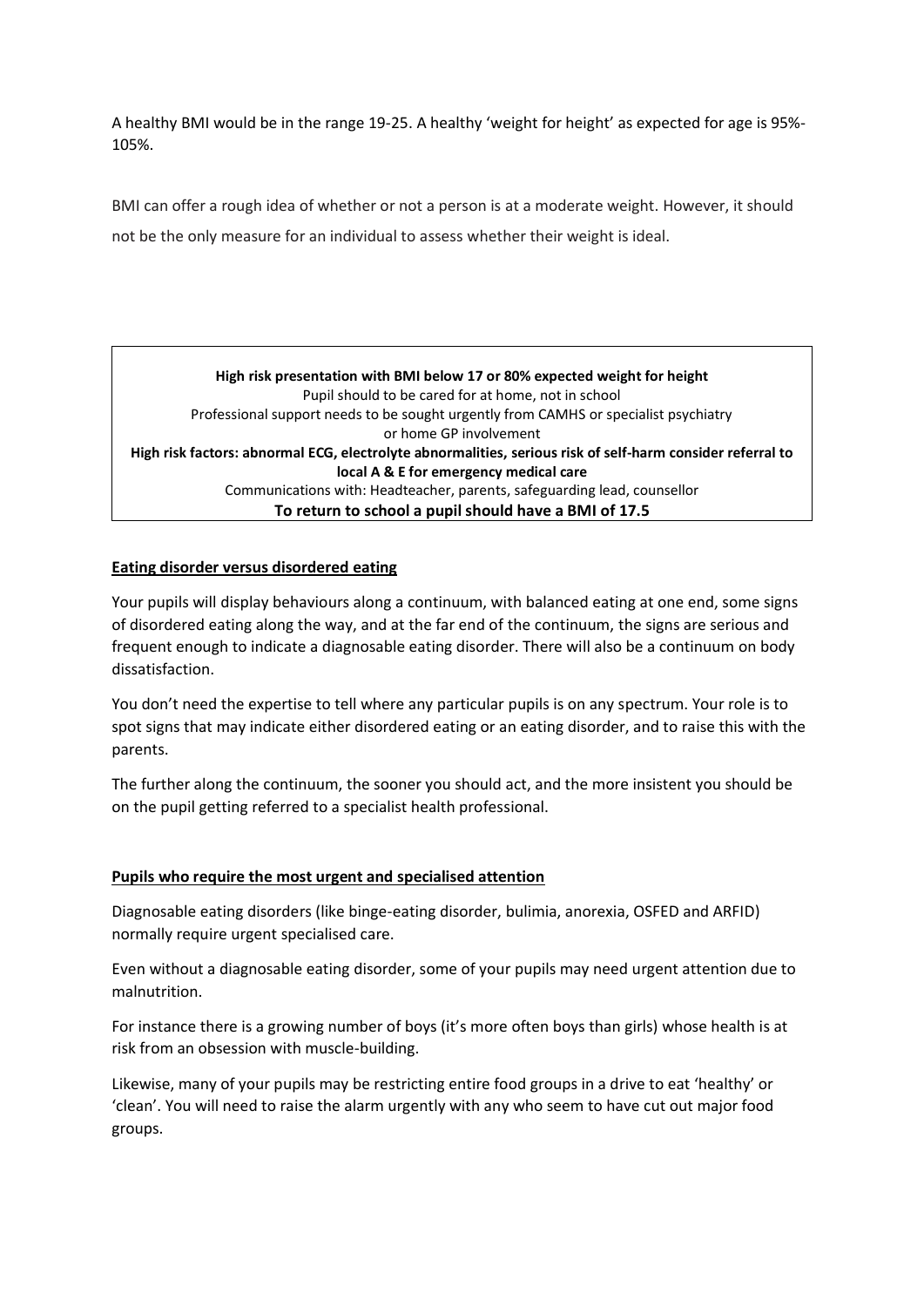### **What signs should staff be aware of?**

As a school you don't need expertise in the various types of eating disorder and you don't need to differentiate an eating disorder from disordered eating. You just need to raise the alarm when:

- a pupil appears to be missing meals, or eating reduced quantities, or avoiding particular types of food
- you suspect the pupil is exercising obsessively
- you suspect the pupil is vomiting after eating
- you suspect the pupil is bingeing eating unusually large quantities in an out-of-control (and usually secretive) way
- the pupil is intensely interested in the topics of food, cooking, fitness, diet
- the pupil seems to have lost or gained weight

You should be concerned about any child or adolescent having lost weight even if (especially if) they previously seemed overweight. Youngsters need a regular input of energy to grow and develop. Flag up the apparent weight loss with parents (if it was gradual they may not have noticed). Never praise weight loss or slimness in a growing young person.

Another sign is a marked change in mood. People often become withdrawn, depressed and anxiouslooking while they're affected by an eating disorder (though this may only show up at home, and at school this person may be a star student).

Any concerns regarding the loss of weight of one of our pupils must be reported to one of the Safeguarding Team.

# **The misery of an eating disorder can be combined with self-harm or obsessive-compulsive disorder (OCD).**

Note that pupils on the autistic spectrum are at greater risk of suffering from an eating disorder.

- \* [Schools, this is how you spot an eating disorder \\*](https://anorexiafamily.com/school-early-detection-eating-disorder?v=79cba1185463)
- [\\* How dangerous is an eating disorder? \\*](https://anorexiafamily.com/school-eating-disorder-body-confidence?v=79cba1185463)
- [\\* Eating disorders are a lot more common than you might think \\*](https://anorexiafamily.com/school-eating-disorder-body-confidence/?v=79cba1185463#common)
- [\\* Eating disorders need urgent attention \\*](https://anorexiafamily.com/school-eating-disorder-body-confidence/?v=79cba1185463#urgent)

# **Educating pupils to disclose problems**

We will encourage pupils to speak up if they suspect that they or a peer has an eating disorder. To this end we will give all pupils a minimum of information about eating disorders.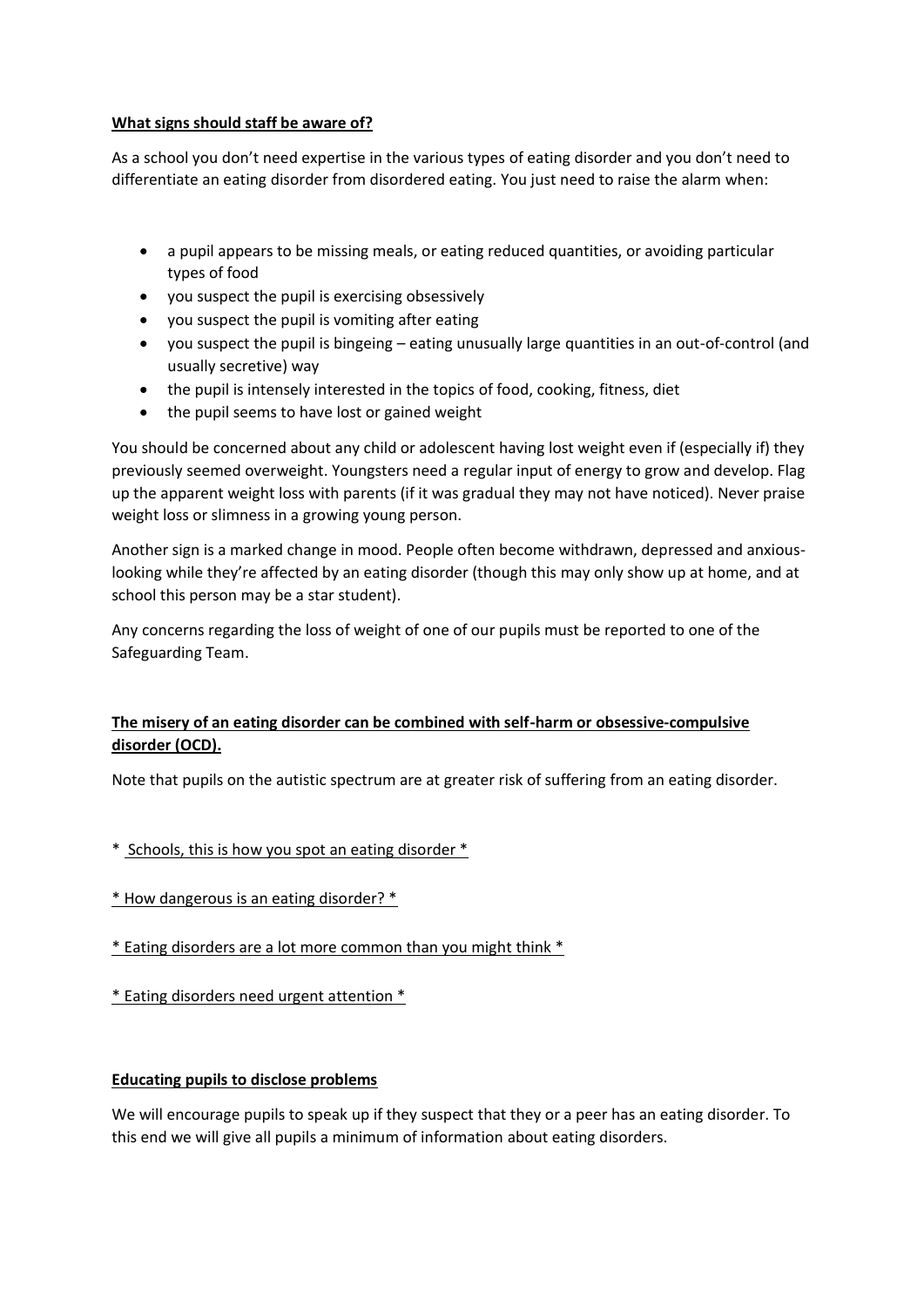If a friend of the pupil suspects an eating disorder, staff should record what they say in detail and pass the information on to the DSL

If a pupil confides difficulties with eating to a staff member, we will explain that we have to inform parents, as we don't have the expertise to gauge the level of risk, and confidentiality doesn't apply when a pupil is at risk.

\* [What all pupils need to know about eating disorders \\*](https://anorexiafamily.com/pupils-school-staff-awareness-eating-disorder/?v=79cba1185463#pupils_info)

Alerting parents and securing prompt treatment

If we detect signs of an eating disorder or of disordered eating, we will alert the parents. If we suspect that the pupil is at the more severe end of the disordered eating spectrum, or if we suspect an eating disorder, we will call the parents within 24 hours.

Depending on the pupil's age we may first talk with him or her to tell them we are planning to contact their parents.

We appreciate that it may be a great shock to the parents to discover their child may have an eating disorder. We will strive to build a supportive relationship so that the pupil can get expert help fast.

We will advise parents to consult a specialist service promptly.

**Links:**

[\\* What to say to a pupil showing signs of an eating problem \\*](https://anorexiafamily.com/schools-early-intervention-eating-disorder/?v=79cba1185463#talk_pupil)

[\\* What to do when a pupil discloses problems with eating \\*](https://anorexiafamily.com/schools-early-intervention-eating-disorder/?v=79cba1185463#pupil_disclose)

[\\* What to say to a pupil who reports concerns about a peer \\*](https://anorexiafamily.com/schools-early-intervention-eating-disorder/?v=79cba1185463#peer_report)

[\\* What to say to parents \(within 24 hours\) \\*](https://anorexiafamily.com/schools-early-intervention-eating-disorder/?v=79cba1185463#parent_alert)

[\\* How to get the pupil assessed by specialists \(urgently\) \\*](https://anorexiafamily.com/schools-early-intervention-eating-disorder/?v=79cba1185463#refer)

\* What to do if pa[rents don't want their child to see a clinician \\*](https://anorexiafamily.com/schools-early-intervention-eating-disorder/?v=79cba1185463#parent_refusal)

#### **Practical support to pupils in treatment for an eating disorder**

- We will discuss with parents what support a pupil needs with lunch and snacks.
- We can provide supervision in the dining room, and inform parents of any behaviours we spot that would indicate food is not getting eaten.
- School staff should not be expected to coax a pupil to eat.
- We can provide parents with menus ahead of time, if this helps them prepare their child.
- We will find out from parents and clinicians what else we can do to help the pupil in school.

**Links:**

[\\* Why pupils need mealtime support in school \\*](https://anorexiafamily.com/meals-anxiety-school-eating-disorder/?v=79cba1185463#why_school_meals)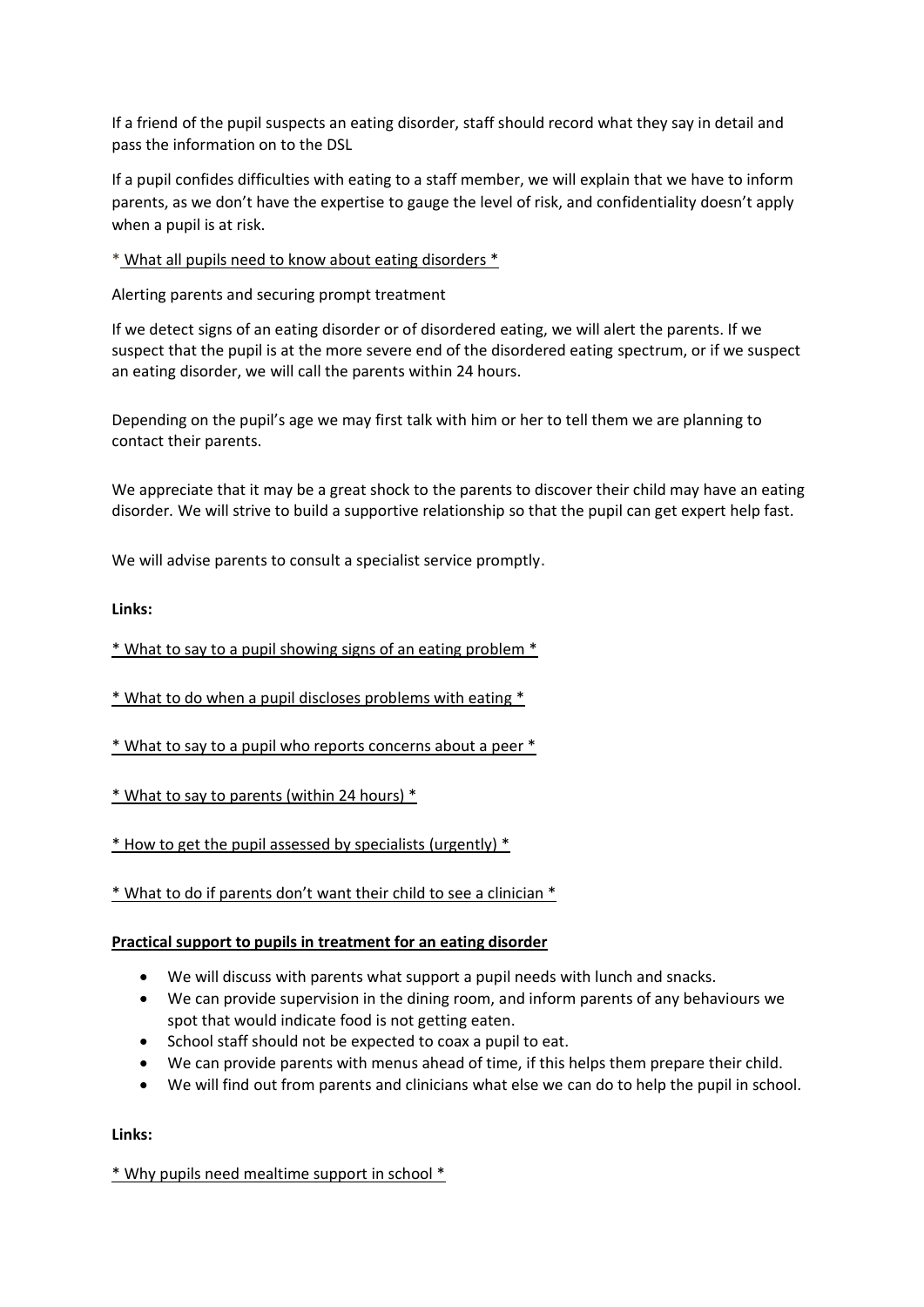[\\* Different levels of support during school meals \\*](https://anorexiafamily.com/meals-anxiety-school-eating-disorder/?v=79cba1185463#levels_school_meal)

[\\* How the school can support a pupil to not exercise \\*](https://anorexiafamily.com/meals-anxiety-school-eating-disorder/?v=79cba1185463#exercise_school)

[\\* How else can your school help a pupil in treatment for an eating disorder? \\*](https://anorexiafamily.com/meals-anxiety-school-eating-disorder/?v=79cba1185463#other_school_support)

[\\* School trips during treatment for an eating disorder \\*](https://anorexiafamily.com/meals-anxiety-school-eating-disorder/?v=79cba1185463#school_trip)

[\\* School interventions that are NOT useful \\*](https://anorexiafamily.com/meals-anxiety-school-eating-disorder/?v=79cba1185463#not_useful)

\* Support pupils who are upse[t about a fellow pupil's eating disorder \\*](https://anorexiafamily.com/pupils-school-staff-awareness-eating-disorder/?v=79cba1185463#upset_peers)

[\\* Support siblings of a pupil with an eating disorder \\*](https://anorexiafamily.com/meals-anxiety-school-eating-disorder/?v=79cba1185463#siblings)

#### **Pupils who cannot attend school or need extra support with studies**

We appreciate that pupils may need time in hospital, while for others there could be a phase of treatment at home, during which attending school would be counter-productive and studies need to be put on hold.

We will take advice from the parents and the clinical staff. We can provide learning materials on google classroom.

We will support the pupil with a phased return to school if that is useful.

#### \* [How the school can nurture links with an absent pupil \\*](https://anorexiafamily.com/meals-anxiety-school-eating-disorder/?v=79cba1185463#absent)

#### **Meeting the pupil's academic needs with flexibility**

We understand that studies may have to take a back seat in order to prioritise treatment.

We will help reduce unnecessary stresses on the pupil. For instance we may allow them to hand in homework late and we may stretch deadlines. We may arrange for them to have a teacher they are relaxed with rather than one that they feel anxious about. We may change the class group they are in so that they are with friends. We may adjust our expectations of their academic progress. We may be flexible about their punctuality.

#### [\\* How eating disorder treatment affects a pupil's school work \\*](https://anorexiafamily.com/meals-anxiety-school-eating-disorder/?v=79cba1185463#affect)

#### [\\* How the school can remove unnecessary stressors \\*](https://anorexiafamily.com/meals-anxiety-school-eating-disorder/?v=79cba1185463#stressors)

It is important to understand the Disordered Eating is a safeguarding issue and as such, any concerns must follow the safeguarding flowchart which can be found in Holme Grange School's Safeguarding and Child Protection policy document. This policy is on the school's website or kept in Every.

As with any safeguarding concern it must also be logged in MyConcern.